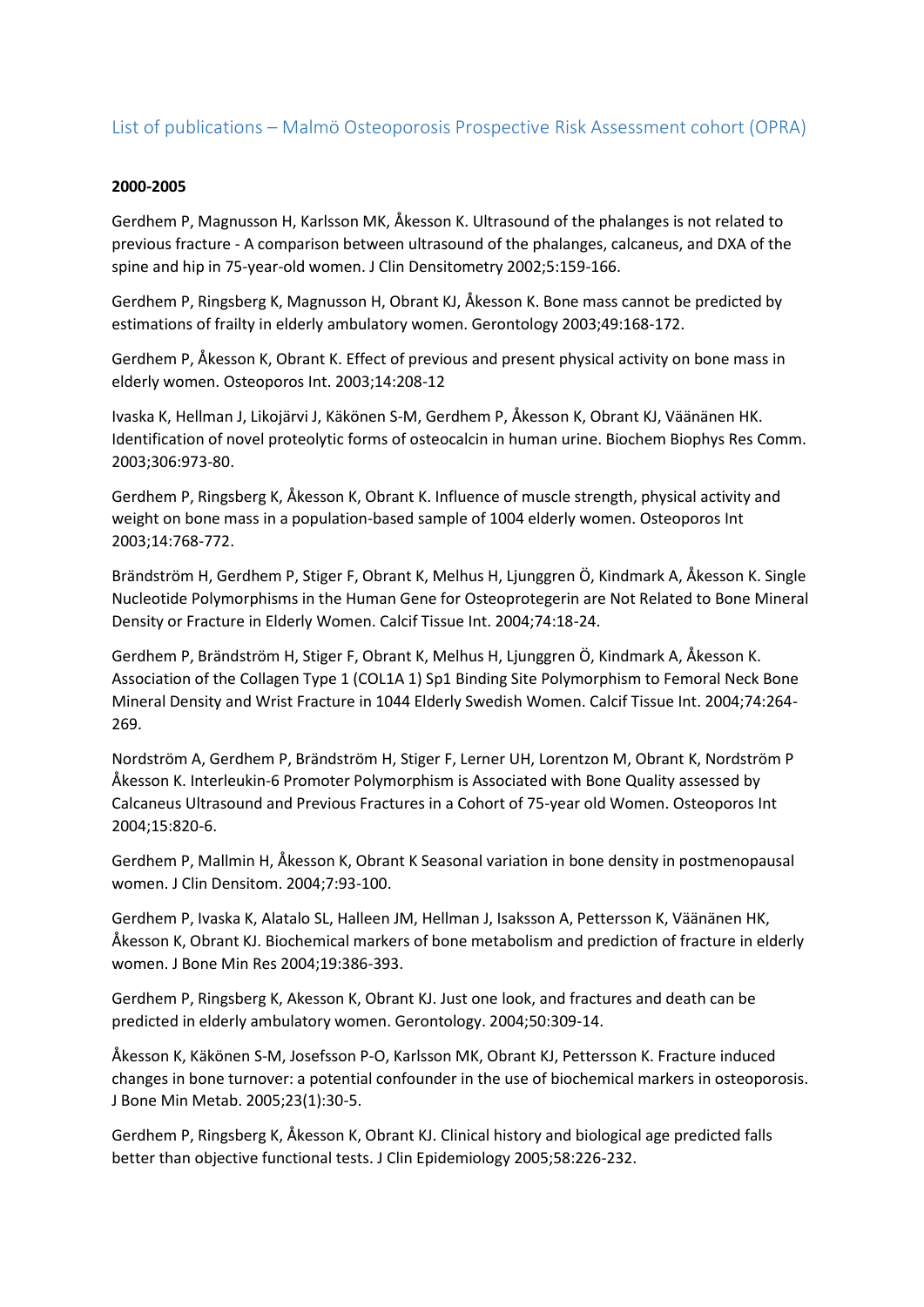Gerdhem P, Ringsberg KAM, Fotopoulos M, Obrant KJ, Åkesson K. Association between 25-hydroxy vitamin D levels, physical activity, muscle strength and fractures in the prospective population-based OPRA Study of Elderly Women. Osteoporos Int. 2005;11:1425-31.

Gerdhem P, Isaksson A, Åkesson K, Obrant KJ. Increased bone density and decreased bone turnover, but no evident alteration of fracture susceptibility in elderly women with diabetes mellitus. Osteoporos Int. 2005; 12:1506-12.

## **2006-2008**

Gerdhem P, Ringsberg K, Åkesson K. The relation between previous fractures and physical performance in elderly women. Arch Phys Med Rehabil. 2006;87:914-17.

Gerdhem P, Ivaska K, Isaksson A, Pettersson K, Väänänen HK, Obrant KJ, Åkesson K. Associations between homocysteine, bone turnover, BMD, mortality, and fracture risk in elderly women. J Bone Min Res. 2007;22:127-34.

Grundberg E, Åkesson K, Kindmark A, Gerdhem P, Holmberg A, Mellström D, Ljunggren Ö, Orwoll E, Ohlsson C, Mallmin H, Brändström H. The impact of estradiol on bone mineral density is modulated by the specific estrogen receptor-alpha cofactor retinoblastoma-interacting zinc finger protein-1 insertion/deletion polymorphism. J Clin Endocrinol Metab. 2007;92:2300-6.

Ivaska KK, Gerdhem P, Åkesson K, Garnero P, Obrant KJ. Effect of fracture on bone turnover markers: a longitudinal study comparing marker levels before and after injury in 113 elderly women. J Bone Miner Res. 2007;22:1155-64.

McGuigan F, Larzenius E, Gerdhem P, Callreus M, Luthman H, Åkesson K. Variation in the BMP2 gene: bone mineral density and ultrasound in young adult and elderly women. Calicif Tissue Int. 2007;81:254-62.

Gerdhem P, Åkesson K. Rates of fracture in participants and non-participants in the Osteoporosis Prospective Risk Assessment study. J Bone Joint Surgery Br. 2007;89(12):1627-31.

Gerdhem P, Dencker M, Ringsberg K, Akesson K. Accelerometer-measured daily physical activity among octogenerians: results and associations to other indices of physical performance and bone density. Eur J Applied Physiol. 2008;102:173-80.

Tenne M, McGuigan FE, Jansson L, Gerdhem P, Obrant K, Luthman H, Åkesson K. Genetic Variation in the PTH Pathway and Bone Phenotypes in Elderly Women: Evaluation of PTH, PTHLH, PTHR1 and PTHR2 genes. Bone 2008;42:719-27.

McGuigan F, Larzenius E, Callréus M, Luthman H, Akesson K. Variation in the Bone Morphogenetic Protein-2 Gene: Effects on Fat and Lean Body Mass in Young and Elderly Women. European J Endocrinology 2008;158:661-668.

Ivaska KK, Lenora R, Gerdhem P, Åkesson K, Väänänen HK, Obrant KJ. Serial assessment of serum bone metabolism markers identifies women with the highest rate of bone loss and osteoporosis risk. J Clin Endocrin Metab. 2008; 93:2622-32.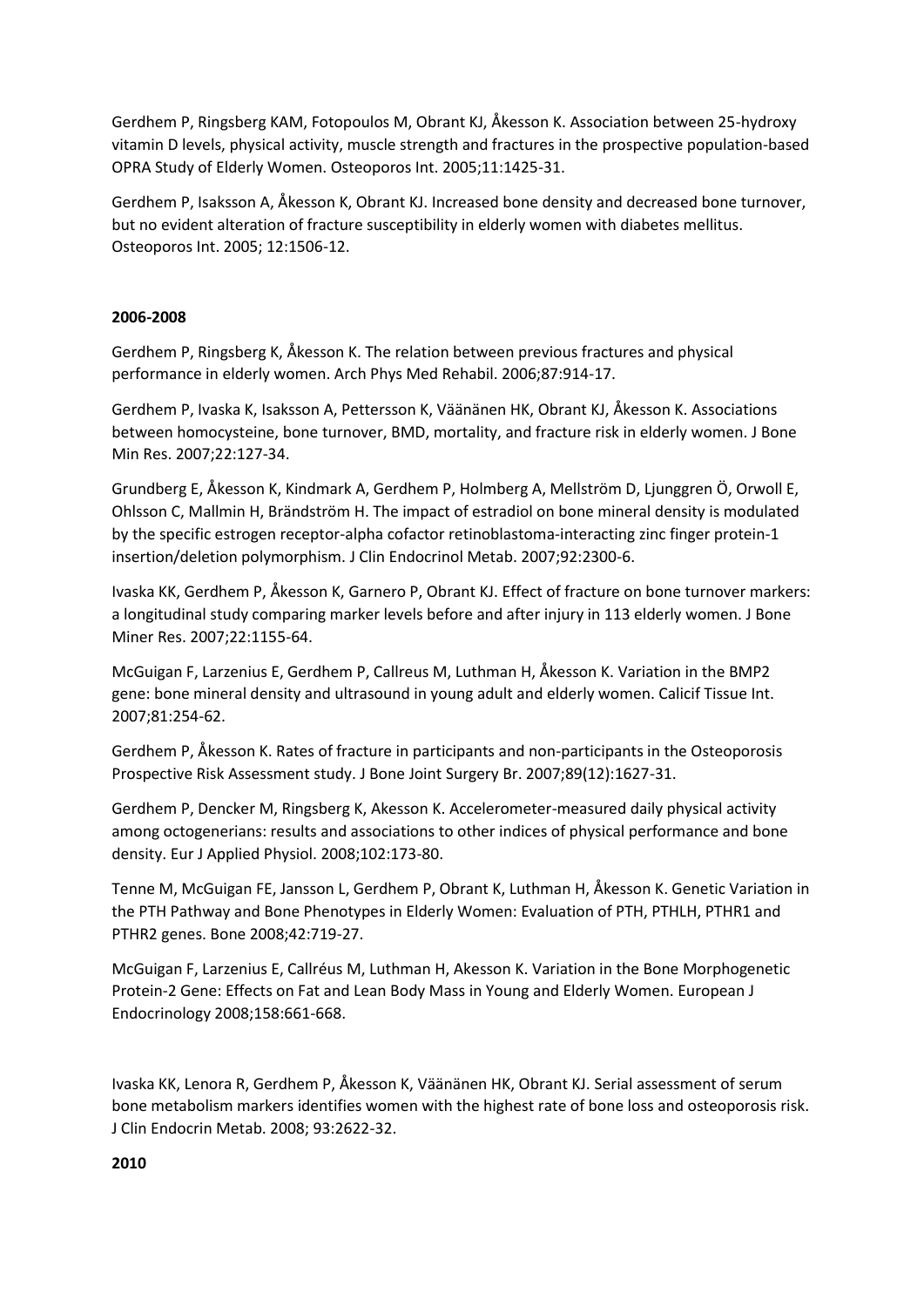Ivaska K, Gerdhem P, Väänänen HK, Åkesson K, Obrant KJ. Bone turnover markers and prediction of fracture: a prospective follow-up study of 1040 elderly women for a mean of 9 years. J Bone Min Res 2010;25:393-403.

McGuigan F, Kumar J, Ivaska KK, Obrant KJ, Gerdhem P, Akesson K. Osteocalcin gene polymorphisms influence concentration of serum osteocalcin and enhance fracture identification. J Bone Min Res 2010;25:1392-9.

Tenne M, McGuigan F, Ahlborg H, Gerdhem P, Akesson K. Variation in the PTH gene, hip fracture and femoral neck geometry in elderly women. Calcified Tissue Int 2010;86:359-66.

Lenora J, Åkesson K, Gerdhem P. Effect of precision on longitudinal follow-up of bone density measurements in elderly women and men. J Clin Densitometry 2010; 13(4):407-12.

Swanberg M, McGuigan F, Ivaska KK, Gerdhem P, Lerner UH, Bucala R, Kuchel G, Kenny A, Akesson K. Polymorphisms in the macrophage migration inhibitory factor gene and bone loss in postmenopausal women. Bone 2010;47:424-429.

# **2011**

Kumar J, Swanberg M, McGuigan F, Callreus M, Gerdhem P, Åkesson K. LRP4 Association to Bone Properties and Fracture and Interaction with Genes in the Wnt- and BMP Signaling Pathways. Bone 2011; 49(3):343-8.

## **2012**

Swanberg M, McGuigan F, Ivaska KK, Gerdhem P, Åkesson K. Polymorphisms in the Inflammatory Genes CIITA, CLEC16A and IFNG influence BMD, Bone Loss and Fracture in elderly women. PLoS One 2012;7(10):e47964.

Gyllenberg A, Asad S, Piehl F, Swanberg M, Padyukov L, Van Yserloo B, Rutledge EA, McNeney B, Graham J, Orho-Melander M, Lindholm E, Graff C, Forsell C, Åkesson K, Landin-Olsson M, Carlsson A, Lindblad B, Forsander G, Ludvigsson J, Marcus C, Larsson H, Ivarsson SA, Lernmark Å, Alfredsson L, Åkesson K, Olsson T, Kockum I. Age-Dependent Variation of Genotypes in MHC II Transactivator gene (CIITA) in Controls and Association to Type 1 Diabetes. Genes Immun. 2012;13:632-40

# **2013**

Tenne M, McGuigan F, Besjakov J, Gerdhem P, Åkesson K. Degenerative Changes at the Lumbar Spine – Implications for Bone Mineral Density Measurement in Elderly Women. Osteoporos Int. 2013;24:1419-28

#### **2014**

Moayyeri A, Hsu Y-H, Karasik D, Estrada K, Xiao S-M, ….Akesson K, …Prince RL, Kiel DP, Reeve J, Kaptoge S. Genetic determinants of heel bone properties: Genome-wide association meta-analysis and replication in the GEFOS/GENOMOS consortium. Hum Mol Genet. 2014 Jun 1;23(11):3054-68

Garg G\*, Kumar J\*, McGuigan F\*, Ridderstråle M, Gerdhem P, Luthman H, Åkesson K. Variation in the MC4R Gene is Associated with Bone Phenotypes in Elderly Swedish Women. PloS One 2014 Feb 6;9(2):e88565.

Wihlborg A, Åkesson K, Gerdhem P. External validity of a population-based study on osteoporosis and fracture. Acta Ortopaedica. 2014 Aug;85(4):433-7.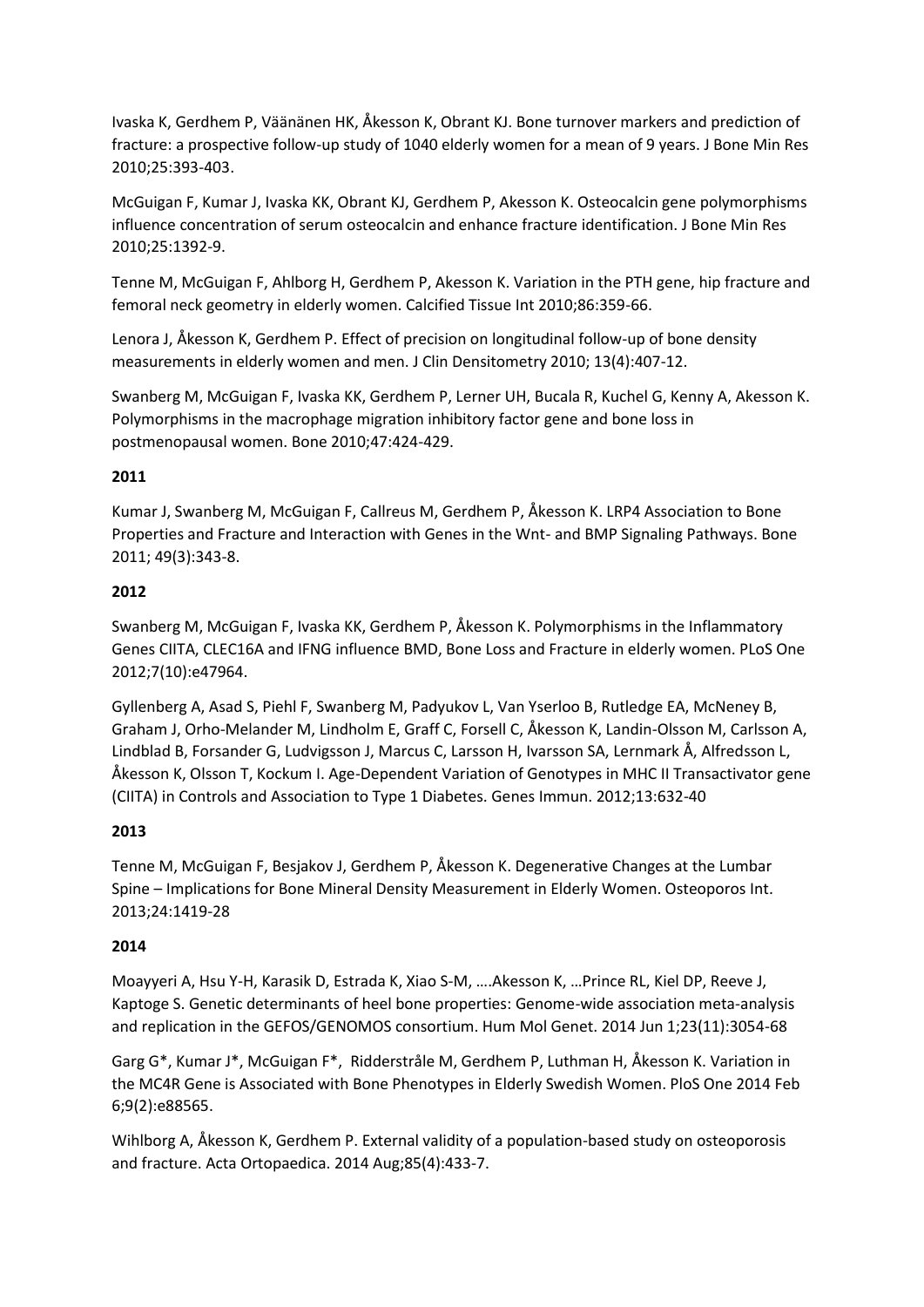Buchebner D, McGuigan FE, Gerdhem P, Malm J, Ridderstråle M, Åkesson K. Vitamin D insufficiency over 5 years is associated with increased fracture risk-an observational cohort study of elderly women. Osteoporos Int. 2014 Dec;25(12):2767-75.

## **2015**

Åkesson K, Tenne M, Gerdhem P, Luthman H, McGuigan F. Variation in the PTH2R gene is associated with age-related degenerative changes in the lumbar spine. J Bone Miner Metab. 2015 Jan;33(1):9-

Berglundh S, Malmgren L, Luthman H, McGuigan FE, Åkesson K. C-reactive protein, bone loss, fracture, and mortality in elderly women: a longitudinal study in the OPRA cohort. Osteoporos Int. 2015 Feb;26(2):727-35.

Wihlborg A, Englund M, Åkesson K, Gerdhem P. Fracture predictive ability of physical performance tests and history of falls in elderly women: a 10-year prospective study. Osteoporos Int. 2015 Aug;26(8):2101-9.

Herlin M, McGuigan FE, Luthman H, Åkesson K. Polymorphisms in inflammation associated genes ALOX15 and IL-6 are associated with bone properties in young women and fracture in elderly. Bone. 2015 Oct;79:105-9

Grauers A, Wang J, Einarsdottir E, Simony A, Danielsson A, Åkesson K, Ohlin A, Halldin K, Grabowski P, Tenne M, Laivuori H, Dahlman I, Andersen M, Christensen SB, Karlsson MK, Jiao H, Kere J, Gerdhem P. Candidate gene analysis and exome sequencing confirm LBX1 as a susceptibility gene for idiopathic scoliosis. Spine J. 2015 Oct 1;15(10):2239-46. PEAK

Zheng HF, Forgetta V, Hsu YH, Estrada K, Rosello-Diez A, Leo PJ, Dahia CL, Park-Min KH, Tobias JH, Kooperberg C, Kleinman A, Styrkarsdottir U, Liu CT, Uggla C, Evans DS, Nielson CM, Walter K, Pettersson-Kymmer U, McCarthy S, Eriksson J, Kwan T, Jhamai M, Trajanoska K, Memari Y, Min J, Huang J, Danecek P, Wilmot B, Li R, Chou WC, Mokry LE, Moayyeri A, Claussnitzer M, Cheng CH, Cheung W, Medina-Gómez C, Ge B, Chen SH, Choi K, Oei L, Fraser J, Kraaij R, Hibbs MA, Gregson CL, Paquette D, Hofman A, Wibom C, Tranah GJ, Marshall M, Gardiner BB, Cremin K, Auer P, Hsu L, Ring S, Tung JY, Thorleifsson G, Enneman AW, van Schoor NM, de Groot LC, van der Velde N, Melin B, Kemp JP, Christiansen C, Sayers A, Zhou Y, Calderari S, van Rooij J, Carlson C, Peters U, Berlivet S, Dostie J, Uitterlinden AG, Williams SR, Farber C, Grinberg D, LaCroix AZ, Haessler J, Chasman DI, Giulianini F, Rose LM, Ridker PM, Eisman JA, Nguyen TV, Center JR, Nogues X, Garcia-Giralt N, Launer LL, Gudnason V, Mellström D, Vandenput L, Amin N, van Duijn CM, Karlsson MK, Ljunggren Ö, Svensson O, Hallmans G, Rousseau F, Giroux S, Bussière J, Arp PP, Koromani F, Prince RL, Lewis JR, Langdahl BL, Pernille Hermann A, Jensen JB, Kaptoge S, Khaw KT, Reeve J, Formosa MM, Xuereb-Anastasi A, Åkesson K, McGuigan FE, Garg G, Olmos JM, Zarrabeitia MT, Riancho JA, Ralston SH, Alonso N, Jiang X, Goltzman D, Pastinen T, Grundberg E, Gauguier D, Orwoll ES, Karasik D, Davey-Smith G; AOGC Consortium, Smith AV, Siggeirsdottir K, Harris TB, Carola Zillikens M, van Meurs JB, Thorsteinsdottir U, Maurano MT, Timpson NJ, Soranzo N, Durbin R, Wilson SG, Ntzani EE, Brown MA, Stefansson K, Hinds DA, Spector T, Adrienne Cupples L, Ohlsson C, Greenwood CM; UK10K Consortium, Jackson RD, Rowe DW, Loomis CA, Evans DM, Ackert-Bicknell CL, Joyner AL, Duncan EL, Kiel DP, Rivadeneira F, Richards JB for the GEFOS and UK10K Consortia. Whole-genome sequencing identifies EN1 as a determinant of bone density and fracture. Nature. 2015 Oct 1;526(7571):112-7.

Malmgren L, McGuigan FE, Berglundh S, Westman K, Christensson A, Åkesson K. Declining Estimated Glomerular Filtration Rate and Its Association with Mortality and Comorbidity Over 10 Years in Elderly Women. Nephron. 2015;130(4):245-55.